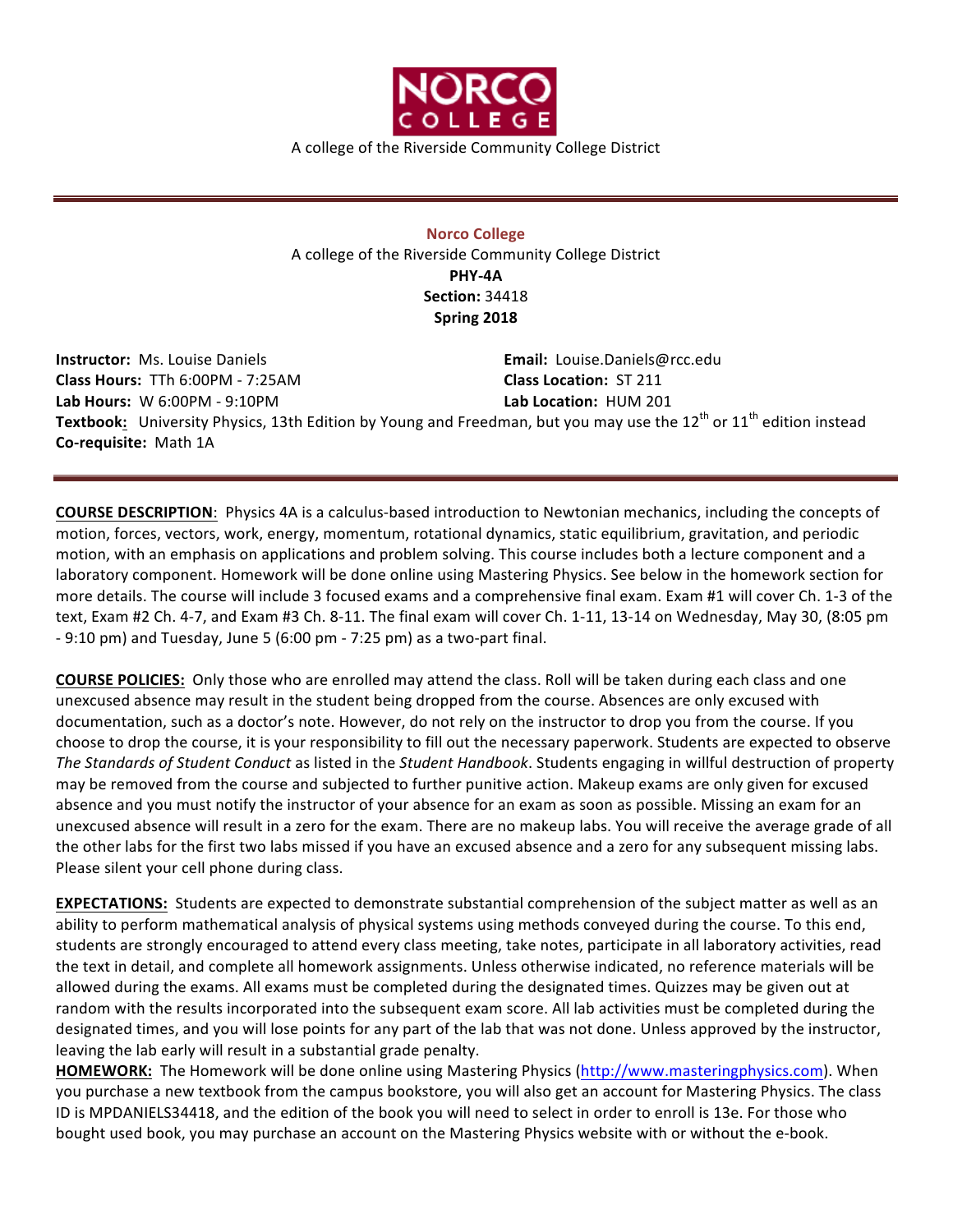**CHANGES TO SYLLABUS:** This syllabus is subject to change made by the instructor and posted or distributed during any class session.

## **GRADING:**

| Homework          | 15%       |
|-------------------|-----------|
| Lab               | 15%       |
| 3 Exams           | 15% each  |
|                   | total 45% |
| <b>Final Exam</b> | 25%       |

| Overall percentage (%) | <b>Final grade</b> |
|------------------------|--------------------|
| > 90                   |                    |
| $80.0 - 89.99$         |                    |
| $70.0 - 79.99$         |                    |
| $60.0 - 69.99$         |                    |
| < 60                   |                    |

## **Physics 4A Tentative Schedule – Spring 2018**

| Month | Lecture (TTh) Laboratory (W)              |                                                   |  |
|-------|-------------------------------------------|---------------------------------------------------|--|
| Feb.  | 13: 1.3-1.5, 2.1                          | 14: Intro to Motion                               |  |
|       |                                           | 15: 2.2-2.4                                       |  |
|       | 20: 2.5, 1.7                              | 21: Changing Motion                               |  |
|       | Introduction to Mastering Physics HW Due  | $22: 1.8 - 1.10$                                  |  |
|       | $27:3.1-3.3$                              | 28: Vectors                                       |  |
|       | HW #1 Ch 1-2 Due                          |                                                   |  |
| Mar.  |                                           | $1: 3.3 - 3.4$                                    |  |
|       | 6: 3.5, Applications: Projectile Problems | 7: Projectile Motion                              |  |
|       | HW #2 Vectors Due                         | 8: Review for Exam 1                              |  |
|       | $13: 4.1 - 4.4$                           | 14: Exam #1 Ch. 1-3                               |  |
|       | HW #3 Ch 3 Due                            | 15: 4.5-4.6, 5.1-5.2                              |  |
|       | $20: 5.3 - 5.4$                           | 21: Newton's 2 <sup>nd</sup> Law                  |  |
|       |                                           | $22: 6.1 - 6.3$                                   |  |
|       | 27: 6.4, 7.1-7.2                          | $28: 7.3 - 7.5$                                   |  |
|       | HW #4 Ch 4-5 Due                          | 29: Applications: Work-Energy Problems            |  |
| Apr.  | 3: Review for Exam #2                     | 4: Exam #2 Ch. 4-7                                |  |
|       | HW #5 Ch 6-7 Due                          | $5: 8.1 - 8.3$                                    |  |
|       | <b>Spring Break</b>                       | <b>Spring Break</b>                               |  |
|       | $17:8.4-8.6$                              | 18: Momentum Conservation                         |  |
|       |                                           | $19: 9.1 - 9.3$                                   |  |
|       | 24: 9.4-9.5                               | 25: Ballistic Pendulum                            |  |
|       | HW #6 Ch 8 Due                            | 26: 10.1-10.4                                     |  |
| May.  | $1: 10.5 - 10.7$                          | 2: Rotational Motion                              |  |
|       | HW #7 Ch 9 Due                            | $3: 11.1 - 11.4$                                  |  |
|       | $8: 11.4 - 11.5$                          | 9: Equilibrium Problems                           |  |
|       | HW #8 Ch 10 Due                           | 10: Review for Exam 3                             |  |
|       | 15: 13.1-13.4                             | 16: Exam #3 Ch. 8-11                              |  |
|       | HW #9 Ch 11 Due                           | 17: 13.4-13.5, Gravitational Problems             |  |
|       | 22: 14.1-14.3                             | 23: Simple Harmonic Motion                        |  |
|       | HW #10 Ch 13 Due                          | 24: 14.4-14.6                                     |  |
|       | 29: 14.7-14.8                             | 30: Review for Final and First Half of Final Exam |  |
|       | HW #11 Ch 14 Due                          | 31: NO CLASS                                      |  |
| Jun.  | 5: Second Half of Final Exam              |                                                   |  |

**FINAL EXAM:** Wednesday, May 30, (8:05 pm - 9:10 pm) and Tuesday, June 5 (6:00 pm - 7:25 pm)

**STUDENT LEARNING OUTCOMES:** Upon successful completion of the course, students should be able to: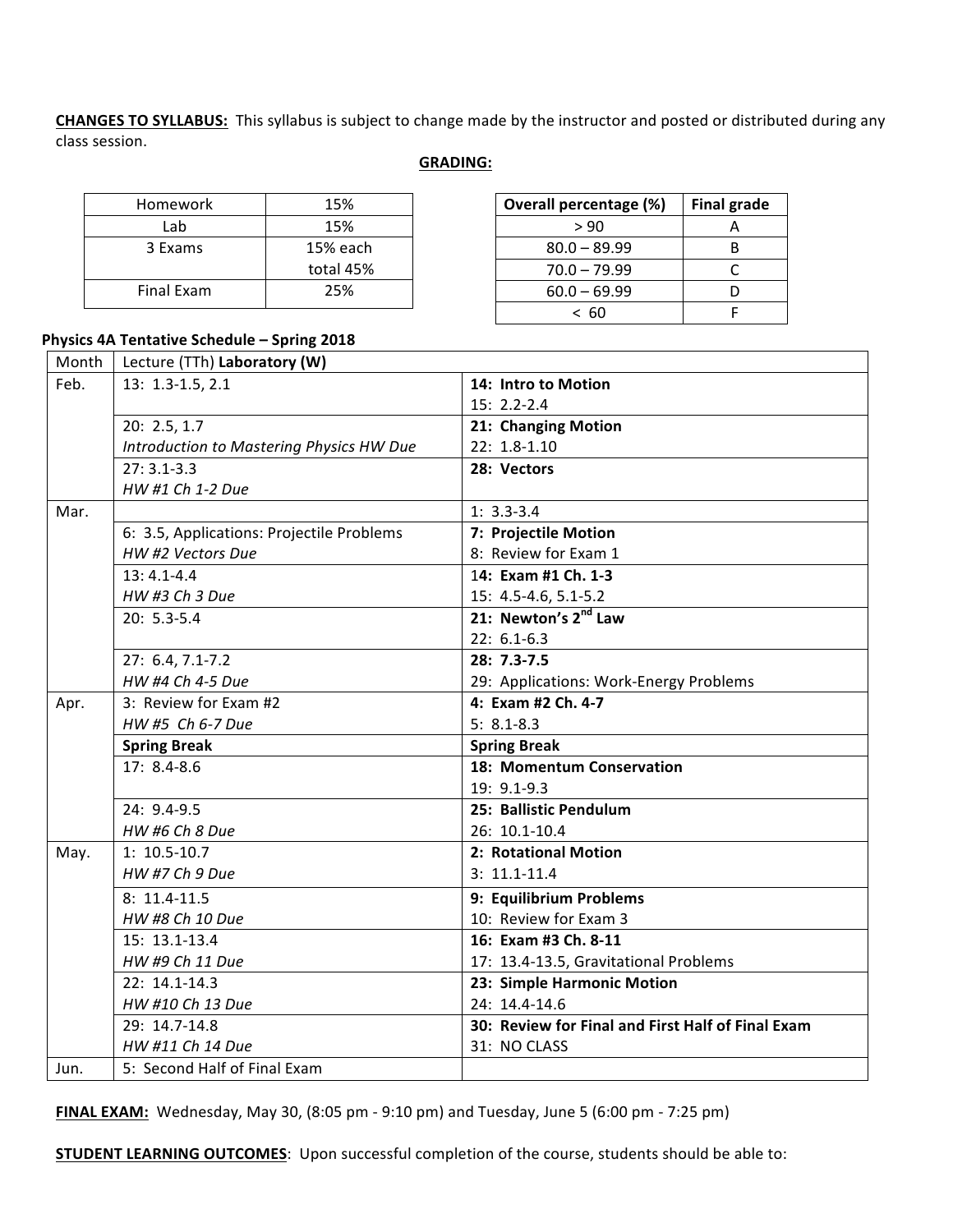1. Analyze the kinematics of objects moving at constant velocity in one- and two-dimensions.

- 2. Apply Newton's Laws to analyze the dynamics of objects.
- 3. Apply the concepts of energy- and momentum-conservation to solve mechanical situations.
- 4. Integrate gravitation into Newton's laws of motion to solve related problems.

5. Record and analyze measured data in a laboratory environment by applying concepts related to material presented in lecture.

**ACADEMIC INTEGRITY:** Norco College is committed to maintaining academic integrity throughout the college community. Academic dishonesty is a serious offense that can diminish the quality of scholarship, the academic environment, the academic reputation, and the quality of a Norco College degree. The Student Handbook 2014-2015 states:

In cases of academic dishonesty by a student, a faculty member may

- 1) Reduce the score on test(s) or assignment(s);
- 2) Reduce the grade in the course;
- 3) Fail the student in the course if the weight of the test(s) or assignment(s) warrants course failure;
- 4) Recommend suspension from the course (see further details in Student Handbook, 37).

Academic dishonesty includes but is not limited to:

- a) Plagiarism the intentional presentation of words, ideas or work of others as one's own. This includes but is not limited to: copying homework, using a work or portion of a work written or created by another but not crediting the source and using one's own work completed in a previous class for credit in another class without permission. The usual consequence of academic dishonesty is failure of the course and referral of the case to the Dean of Student Services for additional disciplinary action. Students may discuss assignments but are expected to complete all work independently.
- b) Cheating During Examinations includes unauthorized use of electron devices, copying from another, looking at another student's exam and opening books when not authorized.

Any of these practices could result in charges of academic dishonesty.

ACCOMMODATIONS FOR DISABILITIES: Norco College provides services to students with disabilities through the Disability Resource Center (DRC) located in the Center for Student Success Building. To request academic accommodations due to a disability, please visit the DRC or contact the DRC staff at 372-7070. A DRC staff member will confidentially review your concerns with you to determine any required accommodations. Once your accommodations are approved through DRC, please bring your DRC documentation(s) to me so that we may discuss them.

ADDING THIS CLASS: Students wanting to add this section will need to be provided with a four-digit add/authorization code. If you receive an add/authorization code, you are responsible for completing the add process **before** the deadline to add. This deadline can be found in the Schedule of Classes available online. Add codes can be processed through your WebAdvisor account. If you fail to add the class by the deadline, you are not officially enrolled and college policy prohibits you from continuing to attend class.

Be aware that your failure to pay fees/fines, to document prerequisites, to clear academic holds, or to navigate personal problems may hinder you from adding this section. Please allow sufficient time to take care of these issues **before the** *deadline to add*. Adding this course after the published deadline will require documented extenuating circumstances involving severe illness, accident, or death.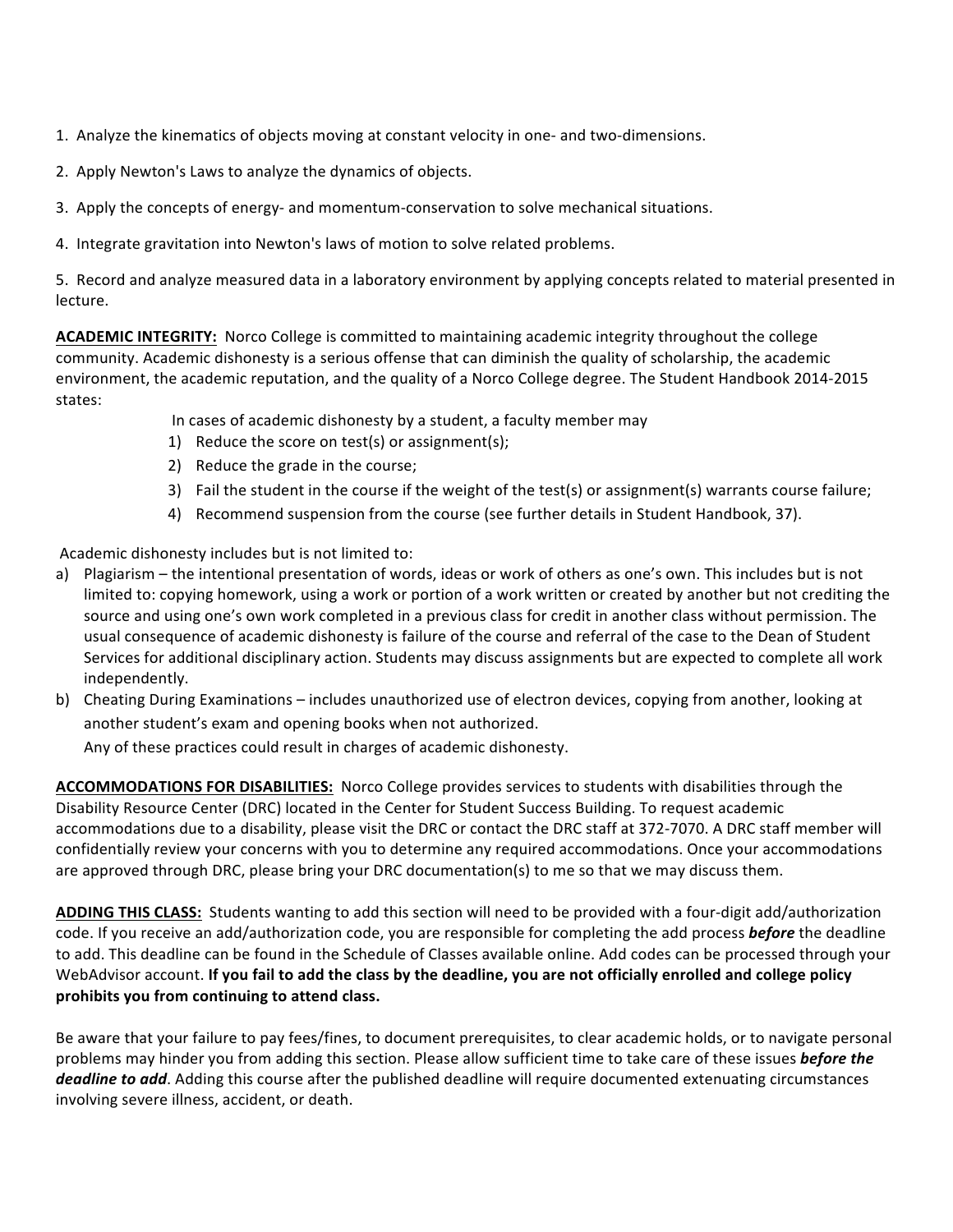The use of an add/authorization code issued to another student violates the Student Code of Conduct and the student will be referred to the Dean of Student Life for disciplinary action. The unauthorized use of an add code is grounds for removal from the course.

**DROPPING THIS CLASS:** You may withdraw from this course by using WebAdvisor prior to the drop deadline. The deadline is available on WebAdvisor by selecting "My Class Schedule/Deadlines" after logging in. If there is a hold restricting use of WebAdvisor for this purpose, you may bring a completed ADD/DROP card to the Admissions counter of the college and complete the process there. It is the student's responsibility to drop this class should he/she decide no longer to attend.

**FOR TECHNICAL ASSISTANCE:** The 24/7 help desk number for all student and instructor Blackboard-related issues, including streaming media, is (866) 259-7271. There is also a new online support portal URL students and instructors can use: http://bbcrm.edusupportcenter.com/ics/support/default.asp?deptID=8077. The District Help Desk for computers, software, etc., is (951) 222-8388. For WebAdvisor assistance, please contact Admissions & Records at 951-372-7003.

**COLLEGE SAFETY AND POLICE:** You may request a police escort to walk you to your car. To contact campus police for non-emergencies call (951) 222-8171. For emergencies dial 911.

**VIOLENCE ON CAMPUS:** Norco College does not tolerate any violence or implied violence. A threat of violence includes any behavior that by its very nature could be interpreted by a reasonable person as intent to cause physical harm to self, another individual, or property. Violence or the threat of violence against or by any student or employee of the District or any other person is unacceptable and will not be tolerated. Should an individual on District property, who is not an employee or student, or a student or employee of the District, demonstrate or threaten violent behavior, s/he may be subject to criminal prosecution (AP 3510 Workplace Violence and Safety).

If you are the victim of any violent, threatening, or harassing conduct, any witness to such conduct, or if you receive a report of such conduct, immediately report the incident to the supervisor of College Safety and Police (951) 222-8171. (AP 3510 Workplace Violence and Safety)

## **STUDENT SERVICES**

Norco College offers excellent services for all students. These services include help with disability accommodations, financial aid, finding jobs, academic counseling, health services, veterans' services, tutoring and more. Here is a partial list of resources available to you:

|           | <b>Disability Resource Center (DRC)</b><br><b>Center for Student Success</b>                                     | (951) 372-7070<br>drc@norcocollege.edu               |
|-----------|------------------------------------------------------------------------------------------------------------------|------------------------------------------------------|
| $\bullet$ | <b>Veterans Services</b><br><b>Student Services Building, First Floor</b>                                        | (951) 372-7142<br>veterans.services@norcocollege.edu |
|           | <b>Student Support Services</b><br><b>Student Services Building</b>                                              | (951) 372-7149<br>hortencia.cuevas@norcocollege.edu  |
|           | <b>EOPS/CARE</b> (Extended Opportunity<br>Programs and Services/Cooperative Agencies<br>Resources for Education) | (951) 372-7128                                       |
|           | Center for Student Success                                                                                       | eops@norcocollege.edu                                |
|           | <b>CalWORKs (California Work Opportunity</b><br>and Responsibility for Kids)                                     | (951) 372-7052                                       |
|           | <b>Center for Student Success</b>                                                                                | norcocalworks@norcocollege.edu                       |